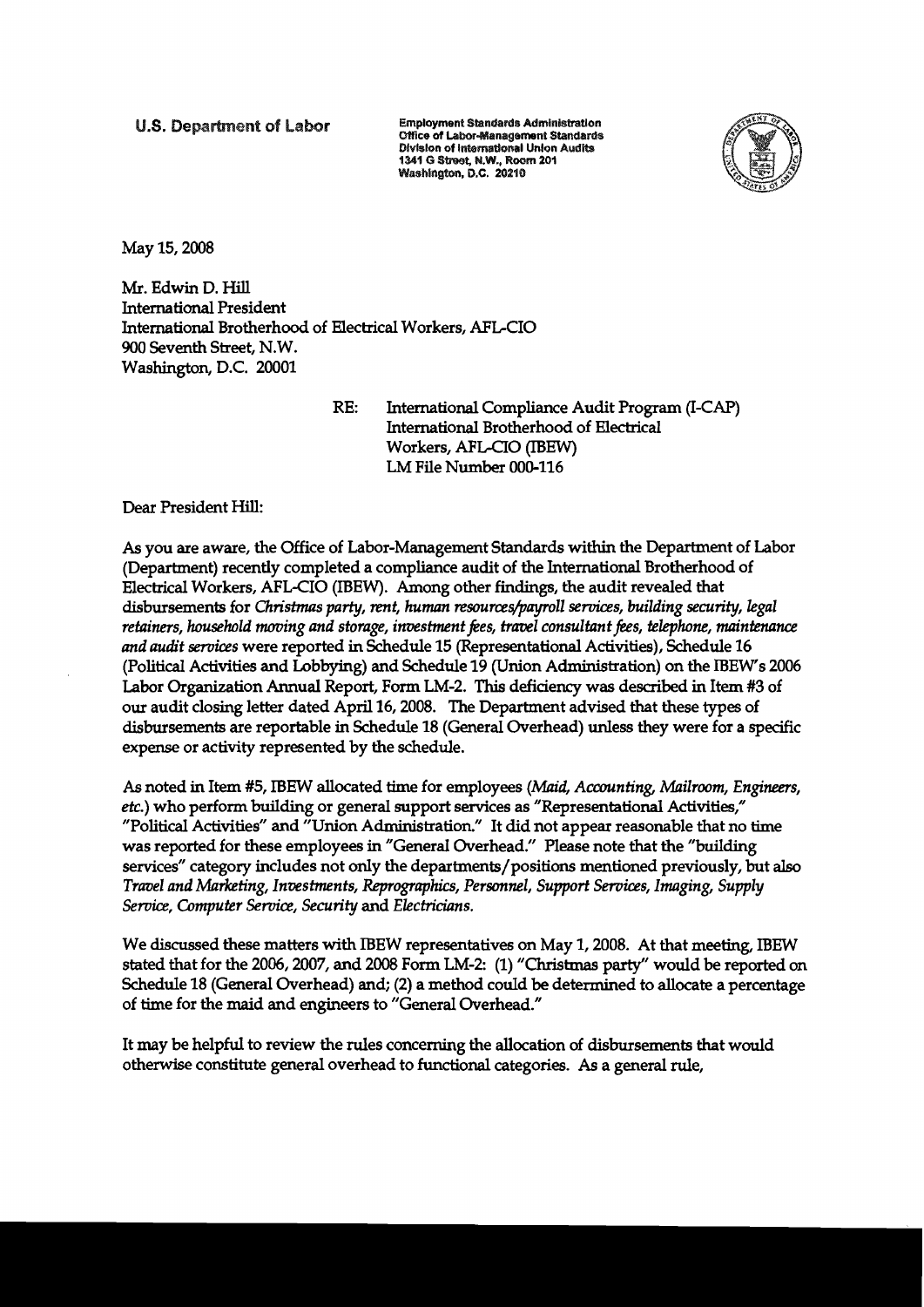disbursements for operating and other overhead expenses should be allocated to Schedule 18 (General Overhead) if they cannot be allocated to any of the other disbursement categories. Such disbursements can be allocated to another disbursement category (and **thus** not appear in Schedule 18) if the disbursements support a specific function or are specifically related to a particular purpose or activity for which there is a functional category. Otherwise, the disbursements should be reported in Schedule 18 (General Overhead).

Disbursements relating to personnel who directly support an officer or employee, such as the salary of an assistant, should be allocated to the functional categories in the same ratio as the time allocations of the person to whom they provide support. Similarly, disbursements for personal use property, such as disbursements relating to a cell phone issued to an officer or employee for business **use,** should be reported in the same functional categories as the time allocations of the officer or employee.

Disbursements in support of a specific activity, such as a telephone bank used for political activities, can be allocated to the functional category appropriate to that activity.

Disbursements relating to building, property, or office usage also should be allocated to Schedule 18 (General Overhead) if they cannot be allocated to any of the other disbursement categories. Such disbursements can be allocated to another disbursement category (and **thus**  not appear in Schedule 18) to the extent the facilities are used for activities for which there is a functional category. Otherwise, the disbursements should be reported in Schedule 18 (General Overhead). Time allocations of officers and employees generally cannot be used as a basis for determining the use of the facilities. Time allocations reflect the activities of the officers and employees of the union and do not necessarily reflect the use of the building. Many representational and other activities occur outside of the office. For that reason, records must be maintained that document the use of the facilities.

Generally, to be sufficient, records should include a contemporaneously maintained, daily log of office usage and all activities occurring in the office. Portions of an office that are used solely for a single purpose, such as an organizing division devoted to organizing, may not require daily documentation. Any business day for which union records do not document any office usage or activities, should be considered general overhead. If, for example, throughout the course of the report period, union records document an office usage/activity allocation of 80% representational, 10% union administration, and 10% general overhead, then office related disbursements can be allocated to those functions according to those percentages. As an alternative, the union may choose to report such otherwise non-allocable disbursements as general overhead.

**Our** position on disbursements is that the overhead expenses discussed in Item **#3** of the closing letter may be allocated among Form LM-2 Schedules 15, 16 and 19 if IBEW has documentation to show that the disbursement can be attributed to a specific activity. As an alternative, disbursements related to buildings or office space may be allocated according to building usage if the union maintains adequate records that document office usage and activities occurring in the office and such usage and activities are for or support those specific Form LM-2 functions.